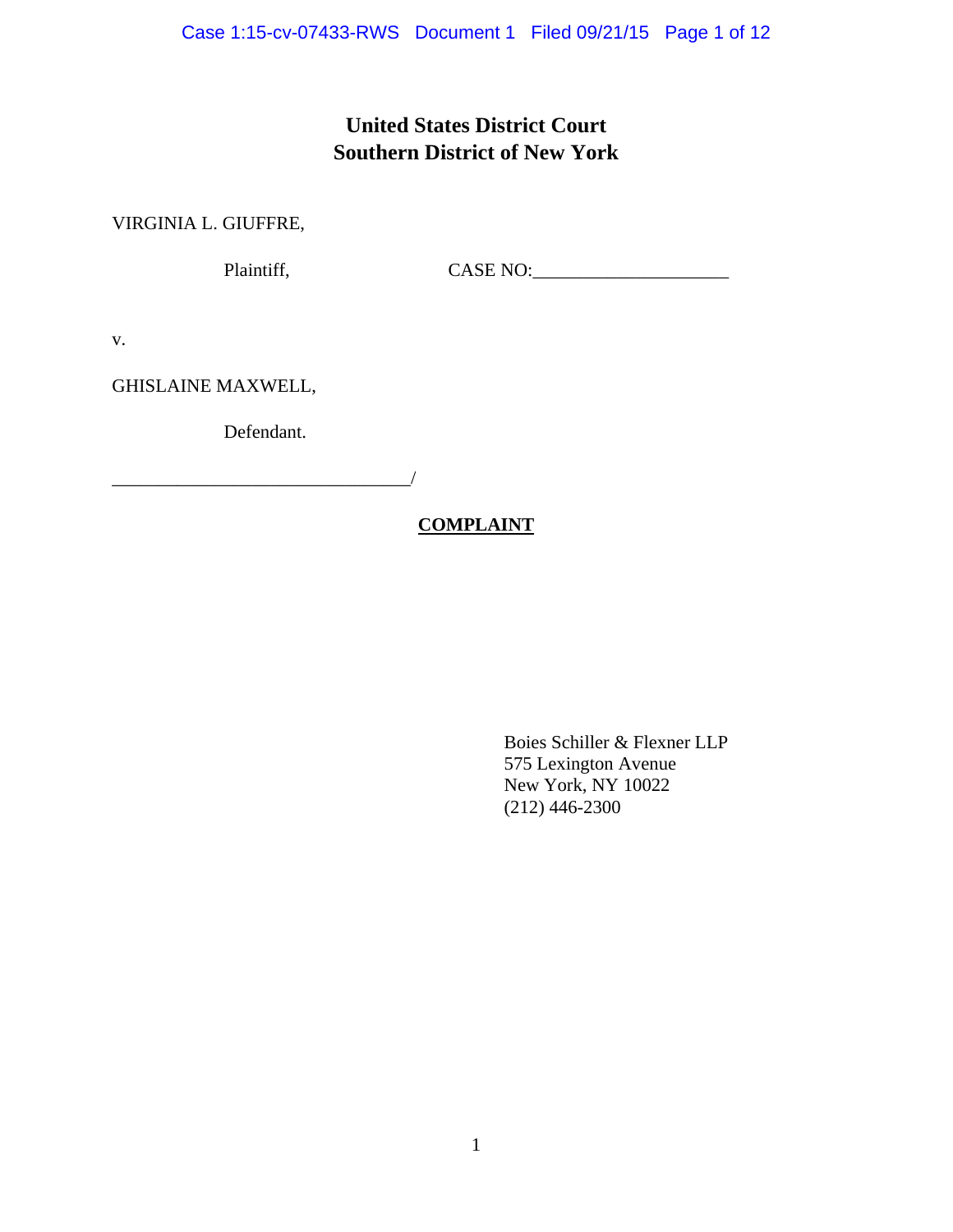#### Case 1:15-cv-07433-RWS Document 1 Filed 09/21/15 Page 2 of 12

 Plaintiff, VIRGINIA L. GIUFFRE, formerly known as Virginia Roberts ("Giuffre"), for her Complaint against Defendant, GHISLAINE MAXWELL ("Maxwell"), avers upon personal knowledge as to her own acts and status and otherwise upon information and belief:

### **NATURE OF THE ACTION**

1. This suit arises out of Defendant Maxwell's defamatory statements against Plaintiff Giuffre. As described below, Giuffre was a victim of sexual trafficking and abuse while she was a minor child. Defendant Maxwell not only facilitated that sexual abuse but, most recently, wrongfully subjected Giuffre to public ridicule, contempt and disgrace by, among other things, calling Giuffre a liar in published statements with the malicious intent of discrediting and further damaging Giuffre worldwide.

#### **JURISDICTION AND VENUE**

2. This is an action for damages in an amount in excess of the minimum jurisdictional limits of this Court.

3. This Court has jurisdiction over this dispute pursuant to 28 U.S.C. §1332 (diversity jurisdiction) as Giuffre and Maxwell are citizens of different states and the amount in controversy exceeds seventy-five thousand (\$75,000), exclusive of interest and costs.

4. This Court has personal jurisdiction over Maxwell. Maxwell resides in New York City, and this action arose, and defamatory statements were made, within the Southern District of New York.

5. Venue is proper in this Court as the cause of action arose within the jurisdiction of this Court.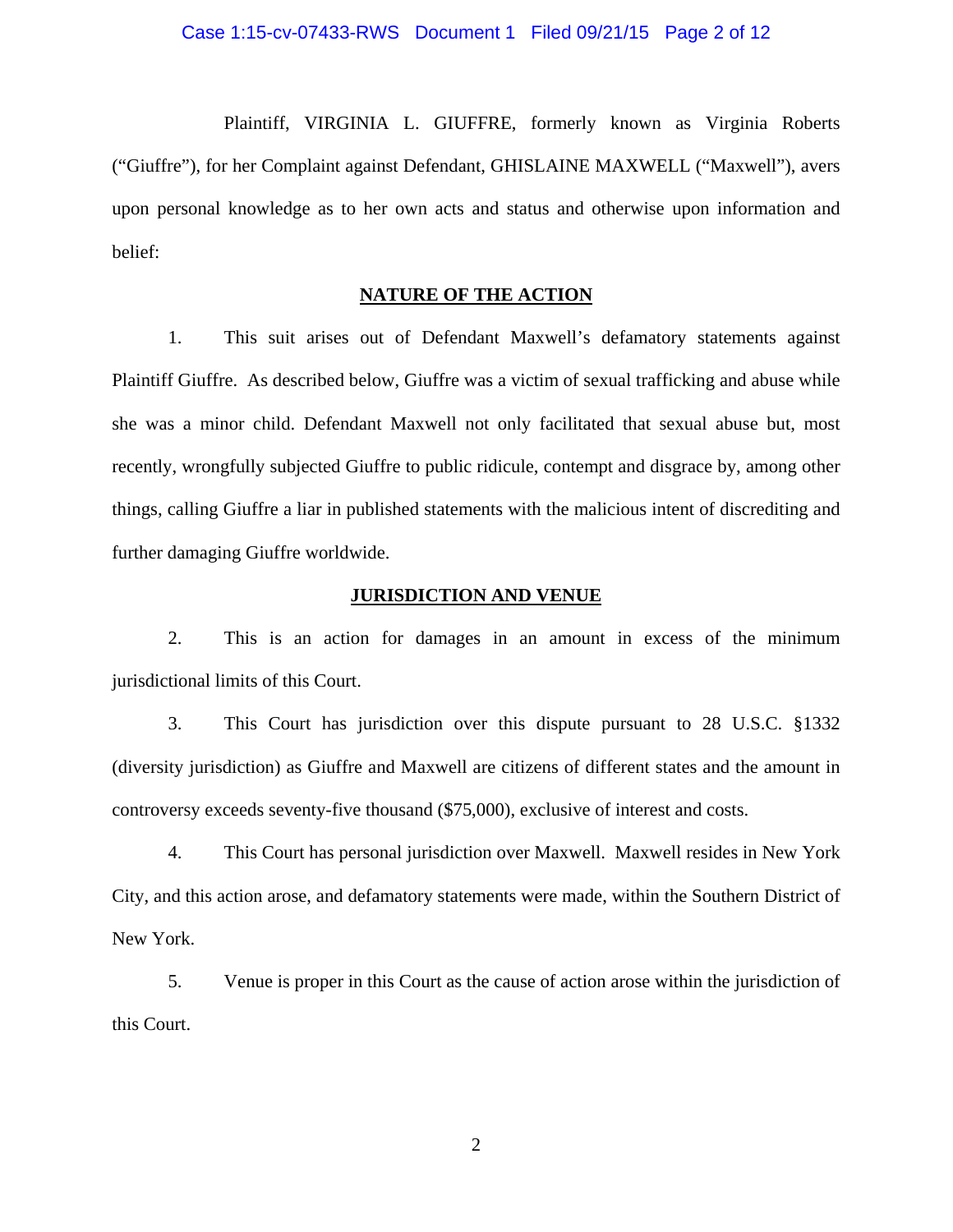#### **PARTIES**

6. Plaintiff Giuffre is an individual who is a citizen of the State of Colorado.

7. Defendant Maxwell, who is domiciled in the Southern District of New York, is not a citizen of the state of Colorado.

## **FACTUAL ALLEGATIONS**

8. Virginia Giuffre became a victim of sex trafficking and repeated sexual abuse after being recruited by Ghislaine Maxwell and Jeffrey Epstein when Giuffre was under the age of eighteen.

9. Between 1999 and 2002, with the assistance and participation of Maxwell, Epstein sexually abused Giuffre at numerous locations including his mansions in West Palm Beach, Florida, and in this District. Between 2001 and 2007, with the assistance of numerous co-conspirators, Epstein abused more than thirty (30) minor underage girls, a fact confirmed by state and federal law enforcement.

10. As part of their sex trafficking efforts, Epstein and Maxwell intimidated Giuffre into remaining silent about what had happened to her.

11. In September 2007, Epstein entered into a Non-Prosecution Agreement ("NPA") that barred his prosecution for numerous federal sex crimes in the Southern District of Florida.

12. In the NPA, the United States additionally agreed that it would not institute any federal criminal charges against any potential co-conspirators of Epstein.

13. As a co-conspirator of Epstein, Maxwell was consequently granted immunity in the Southern District of Florida through the NPA.

14. Epstein ultimately pled guilty to procuring a minor for prostitution, and is now a registered sex offender.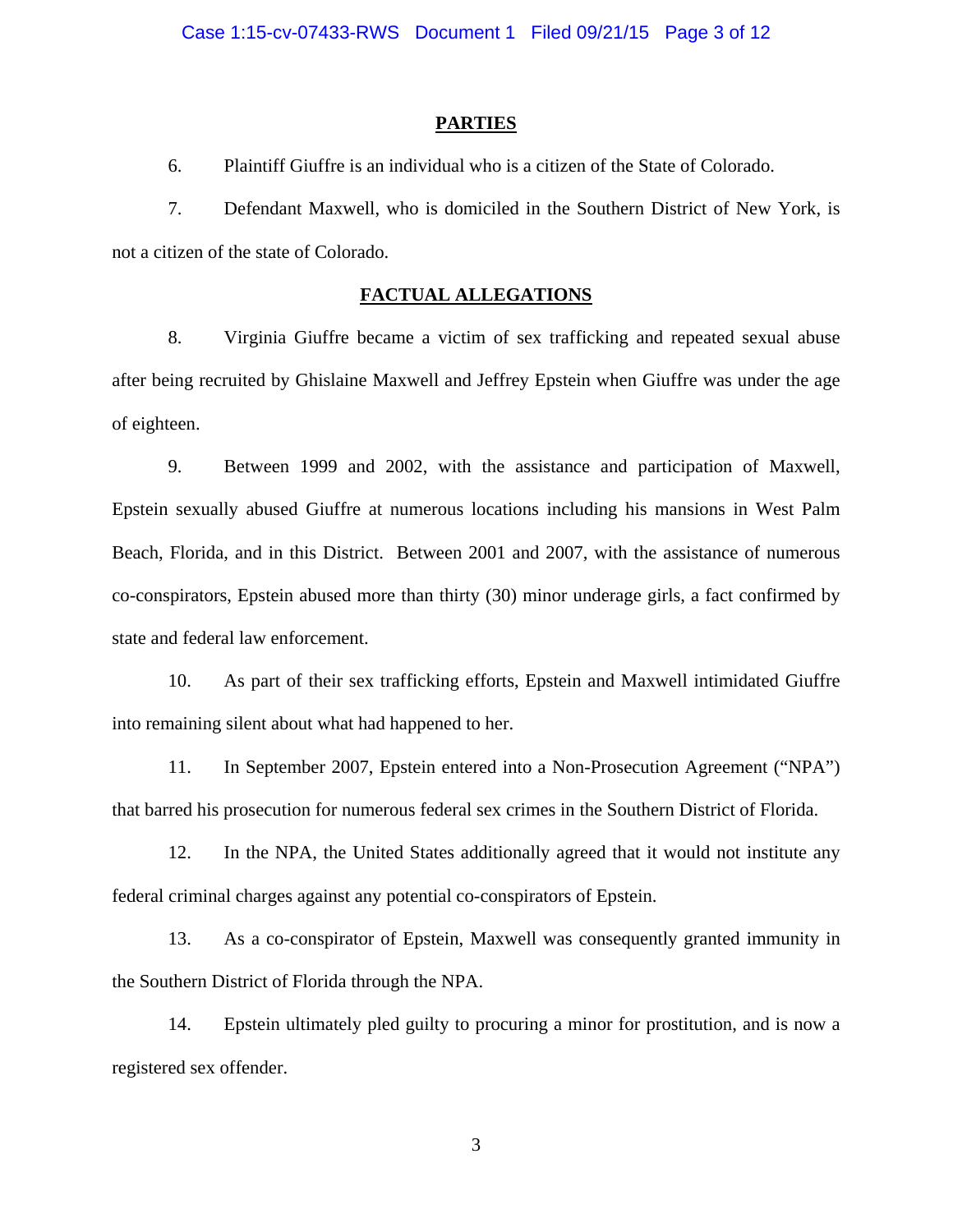#### Case 1:15-cv-07433-RWS Document 1 Filed 09/21/15 Page 4 of 12

15. Rather than confer with the victims about the NPA, the U.S. Attorney's Office and Epstein agreed to a "confidentiality" provision in the Agreement barring its disclosure to anyone—including Epstein's victims. As a consequence, the victims were not told about the NPA.

16. On July 7, 2008, a young woman identified as Jane Doe No. 1, one of Jeffrey Epstein's victims (other than Giuffre), filed a petition to enforce her rights under the Crime Victims' Rights Act ("CVRA"), 18 U.S.C. ¶ 3771, alleging that the Government failed to provide her the rights promised in the CVRA with regard to the plea arrangement with Epstein. The litigation remains ongoing.

17. On or about May 4, 2009, Virginia Giuffre—identified then as Jane Doe No. 102—filed a complaint against Jeffrey Epstein in the United States District Court for the Southern District of Florida. The complaint included allegations made by Giuffre that pertained to Maxwell.

18. In pertinent part, the Jane Doe No. 102 complaint described in detail how Maxwell recruited Giuffre (who was then a minor girl) to become a victim of sex trafficking by introducing Giuffre to Jeffrey Epstein. With the assistance of Maxwell, Epstein was able to sexually abuse Giuffre for years until Giuffre eventually escaped.

19. The Jane Doe No. 102 complaint contained the first public allegations made on behalf of Giuffre regarding Maxwell.

20. As civil litigation against Epstein moved forward on behalf of Giuffre and many other similarly-situated victims, Maxwell was served with a subpoena for deposition. Her testimony was sought concerning her personal knowledge and role in Epstein's abuse of Giuffre and others.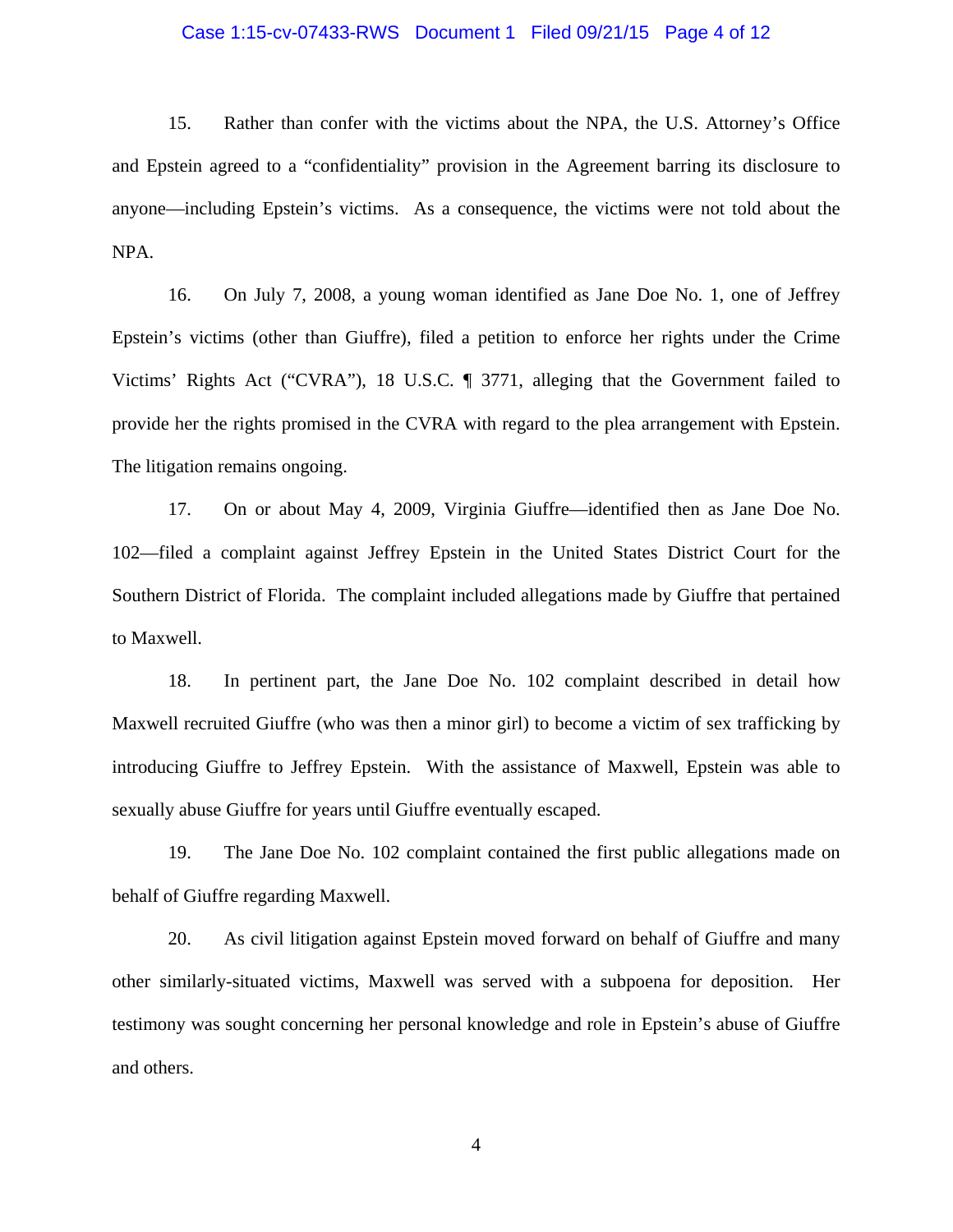#### Case 1:15-cv-07433-RWS Document 1 Filed 09/21/15 Page 5 of 12

21. To avoid her deposition, Maxwell claimed that her mother fell deathly ill and that consequently she was leaving the United States for London with no plans of ever returning. In fact, however, within weeks of using that excuse to avoid testifying, Maxwell had returned to New York.

22. In 2011, two FBI agents located Giuffre in Australia—where she had been hiding from Epstein and Maxwell for several years—and arranged to meet with her at the U.S. Consulate in Sidney. Giuffre provided truthful and accurate information to the FBI about Epstein and Maxwell's sexual abuse.

23. Ultimately, as a mother and one of Epstein's many victims, Giuffre believed that she should speak out about her sexual abuse experiences in hopes of helping others who had also suffered from sexual trafficking and abuse.

24. On December 23, 2014, Giuffre incorporated an organization called Victims Refuse Silence, Inc., a Florida not-for-profit corporation.

25. Giuffre intended Victims Refuse Silence to change and improve the fight against sexual abuse and human trafficking. The goal of her organization was, and continues to be, to help survivors surmount the shame, silence, and intimidation typically experienced by victims of sexual abuse. Giuffre has now dedicated her professional life to helping victims of sex trafficking.

26. On December 30, 2014, Giuffre moved to join the on-going litigation previously filed by Jane Doe 1 in the Southern District of Florida challenging Epstein's non-prosecution agreement by filing her own joinder motion.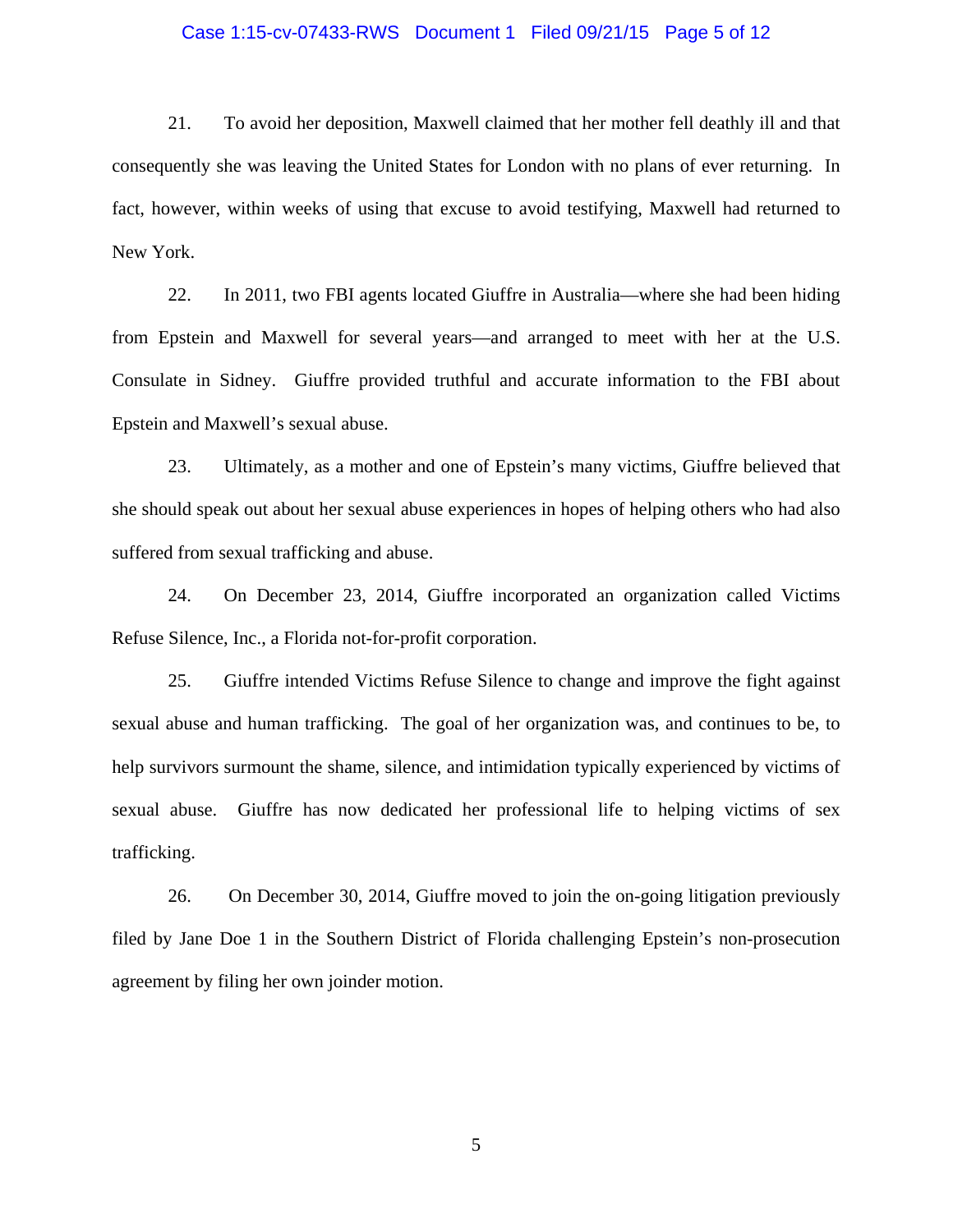#### Case 1:15-cv-07433-RWS Document 1 Filed 09/21/15 Page 6 of 12

27. Giuffre's motion described Maxwell's role as one of the main women who Epstein used to procure under-aged girls for sexual activities and a primary co-conspirator and participant in his sexual abuse and sex trafficking scheme.

28. In January, 2015, Maxwell undertook a concerted and malicious campaign to discredit Giuffre and to so damage her reputation that Giuffre's factual reporting of what had happened to her would not be credited.

29. As part of Maxwell's campaign she directed her agent, Ross Gow, to attack Giuffre's honesty and truthfulness and to accuse Giuffre of lying.

30. On or about January 3, 2015, speaking through her authorized agent, Maxwell issued an additional false statement to the media and public designed to maliciously discredit Giuffre. That statement contained the following deliberate falsehoods:

- (a) That Giuffre's sworn allegations "**against Ghislaine Maxwell are untrue."**
- (b) That the allegations have been "shown to be untrue."
- (c) That Giuffre's "**claims are obvious lies."**

31. Maxwell's January 3, 2015, statement incorporated by reference "Ghislaine Maxwell's original response to the lies and defamatory claims remains the same," an earlier statement that had falsely described Giuffre's factual assertions as "entirely false" and "entirely untrue."

32. Maxwell made the same false and defamatory statements as set forth above, in the Southern District of New York and elsewhere in a deliberate effort to maliciously discredit Giuffre and silence her efforts to expose sex crimes committed around the world by Maxwell, Epstein, and other powerful persons. Maxwell did so with the purpose and effect of having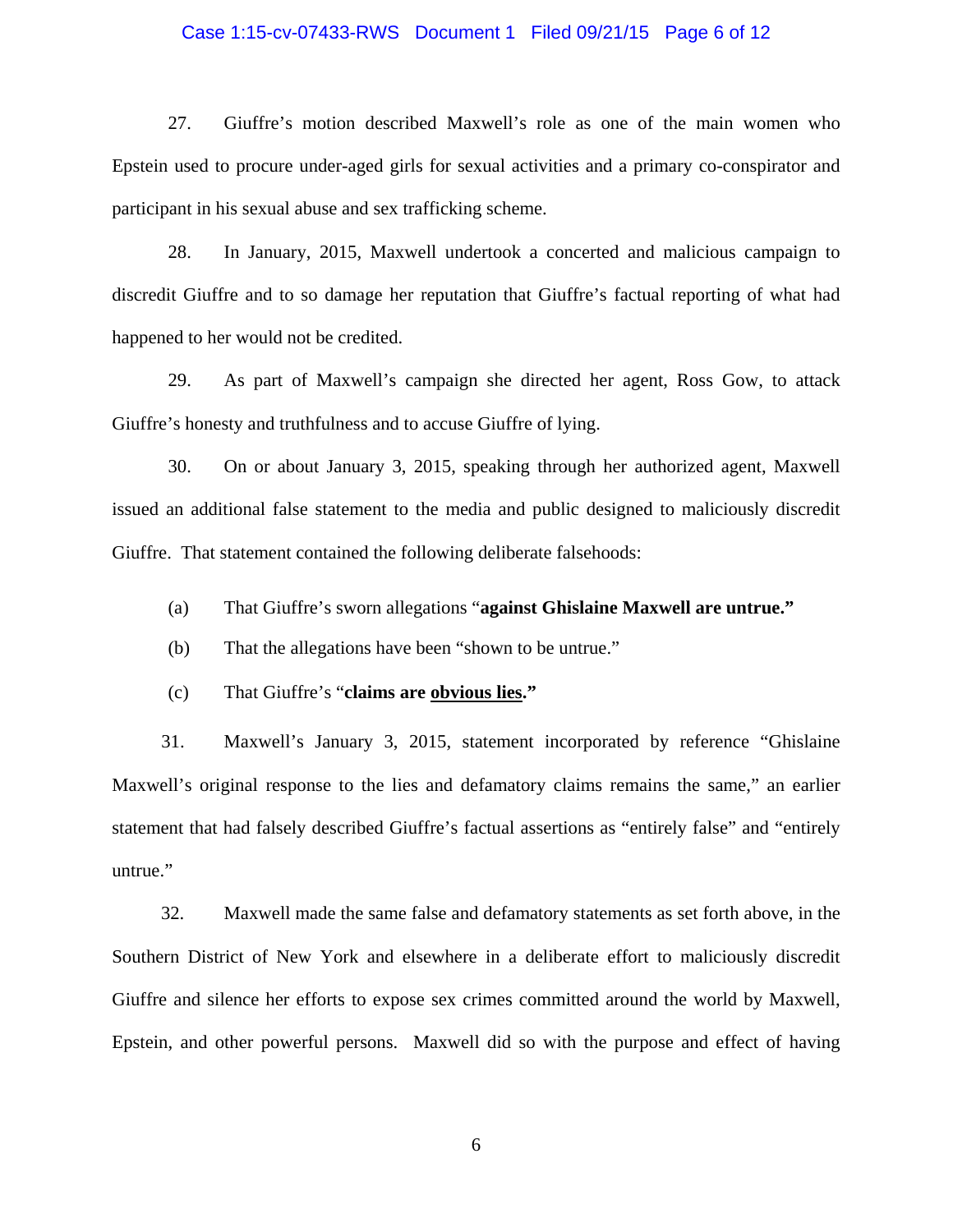#### Case 1:15-cv-07433-RWS Document 1 Filed 09/21/15 Page 7 of 12

others repeat such false and defamatory statements and thereby further damaged Giuffre's reputation.

33. Maxwell made her statements to discredit Giuffre in close consultation with Epstein. Maxwell made her statements knowing full well they were false.

34. Maxwell made her statements maliciously as part of an effort to conceal sex trafficking crimes committed around the world by Maxwell, Epstein and other powerful persons.

35. Maxwell intended her false and defamatory statements set out above to be broadcast around the world and to intimidate and silence Giuffre from making further efforts to expose sex crimes committed by Maxwell, Epstein, and other powerful persons.

36. Maxwell intended her false statements to be specific statements of fact, including a statement that she had not recruited an underage Giuffre for Epstein's abuse. Maxwell's false statements were broadcast around the world and were reasonably understood by those who heard them to be specific factual claims by Maxwell that she had not helped Epstein recruit or sexually abuse Giuffre and that Giuffre was a liar.

37. On or about January 4, 2015, Maxwell continued her campaign to falsely and maliciously discredit Giuffre. When a reporter on a Manhattan street asked Maxwell about Giuffre's allegations against Maxwell, she responded by saying: "I am referring to the statement that we made." *The New York Daily News* published a video of this response by Maxwell indicating that she made her false statements on East  $65<sup>th</sup>$  Street in Manhattan, New York, within the Southern District of New York.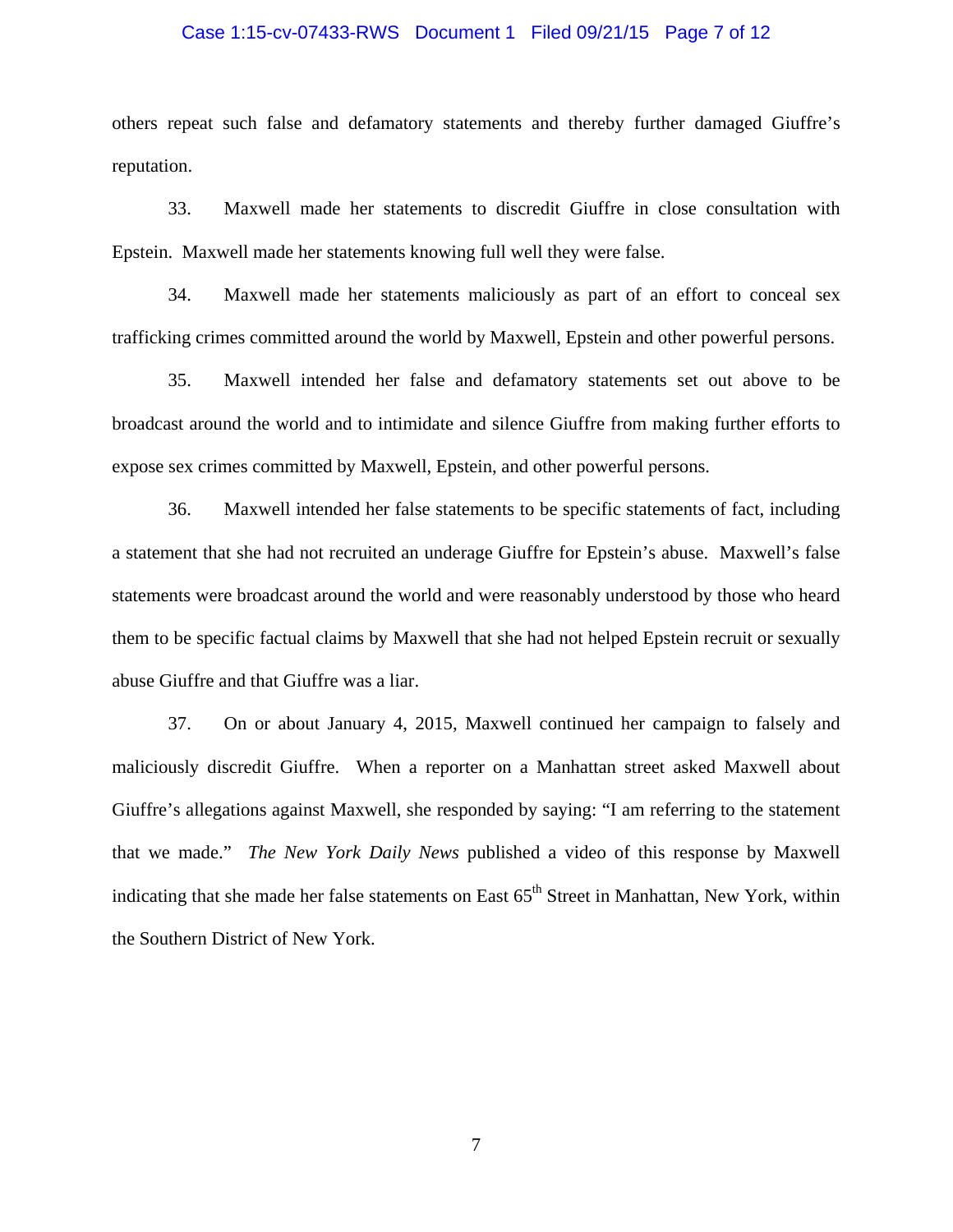### **COUNT I DEFAMATION**

1. Plaintiff Giuffre re-alleges paragraphs 1 - 37 as if the same were fully set forth herein.Maxwell made her false and defamatory statements deliberately and maliciously with the intent to intimidate, discredit and defame Giuffre.

2. In January 2015, and thereafter, Maxwell intentionally and maliciously released to the press her false statements about Giuffre in an attempt to destroy Giuffre's reputation and cause her to lose all credibility in her efforts to help victims of sex trafficking.

3. Maxwell additionally released to the press her false statements with knowledge that her words would dilute, discredit and neutralize Giuffre's public and private messages to sexual abuse victims and ultimately prevent Giuffre from effectively providing assistance and advocacy on behalf of other victims of sex trafficking, or to expose her abusers.

4. Using her role as a powerful figure with powerful friends, Maxwell's statements were published internationally for the malicious purpose of further damaging a sexual abuse and sexual trafficking victim; to destroy Giuffre's reputation and credibility; to cause the world to disbelieve Giuffre; and to destroy Giuffre's efforts to use her experience to help others suffering as sex trafficking victims.

5. Maxwell, personally and through her authorized agent, Ross Gow, intentionally and maliciously made false and damaging statements of fact concerning Giuffre, as detailed above, in the Southern District of New York and elsewhere.

6. The false statements made by Gow were all made by him as Maxwell's authorized agent and were made with direct and actual authority from Maxwell as the principal.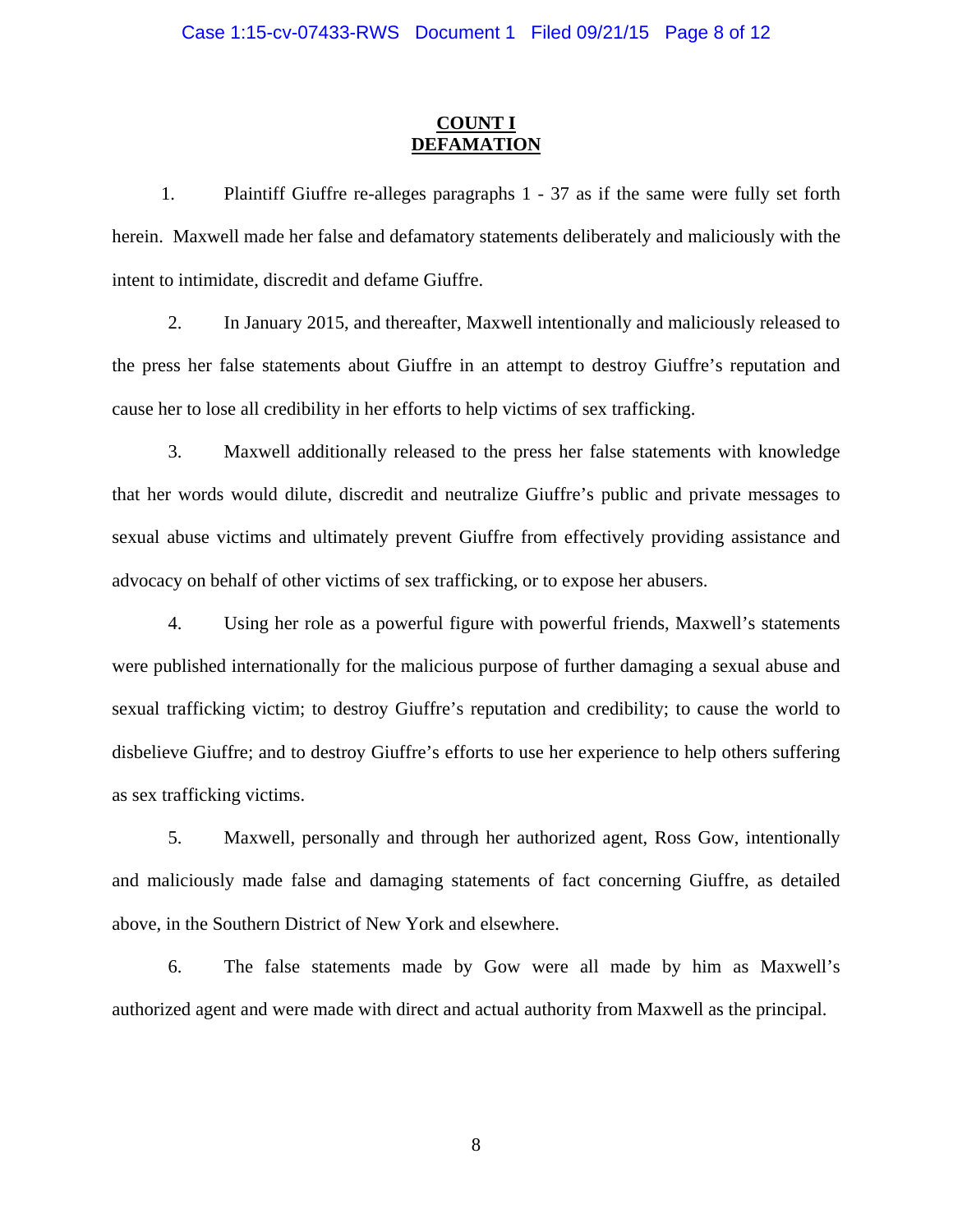#### Case 1:15-cv-07433-RWS Document 1 Filed 09/21/15 Page 9 of 12

7. The false statements that Maxwell made personally, and through her authorized agent Gow, not only called Giuffre's truthfulness and integrity into question, but also exposed Giuffre to public hatred, contempt, ridicule, and disgrace.

8. Maxwell made her false statements knowing full well that they were completely false. Accordingly, she made her statements with actual and deliberate malice, the highest degree of awareness of falsity.

9. Maxwell's false statements constitute libel, as she knew that they were going to be transmitted in writing, widely disseminated on the internet and in print. Maxwell intended her false statements to be published by newspaper and other media outlets internationally, and they were, in fact, published globally, including within the Southern District of New York.

10. Maxwell's false statements constitute libel per se inasmuch as they exposed Giuffre to public contempt, ridicule, aversion, and disgrace, and induced an evil opinion of her in the minds of right-thinking persons.

11. Maxwell's false statements also constitute libel per se inasmuch as they tended to injure Giuffre in her professional capacity as the president of a non-profit corporation designed to help victims of sex trafficking, and inasmuch as they destroyed her credibility and reputation among members of the community that seeks her help and that she seeks to serve.

12. Maxwell's false statements directly stated and also implied that in speaking out against sex trafficking Giuffre acted with fraud, dishonesty, and unfitness for the task. Maxwell's false statements directly and indirectly indicate that Giuffre lied about being recruited by Maxwell and sexually abused by Epstein and Maxwell. Maxwell's false statements were reasonably understood by many persons who read her statements as conveying that specific intention and meaning.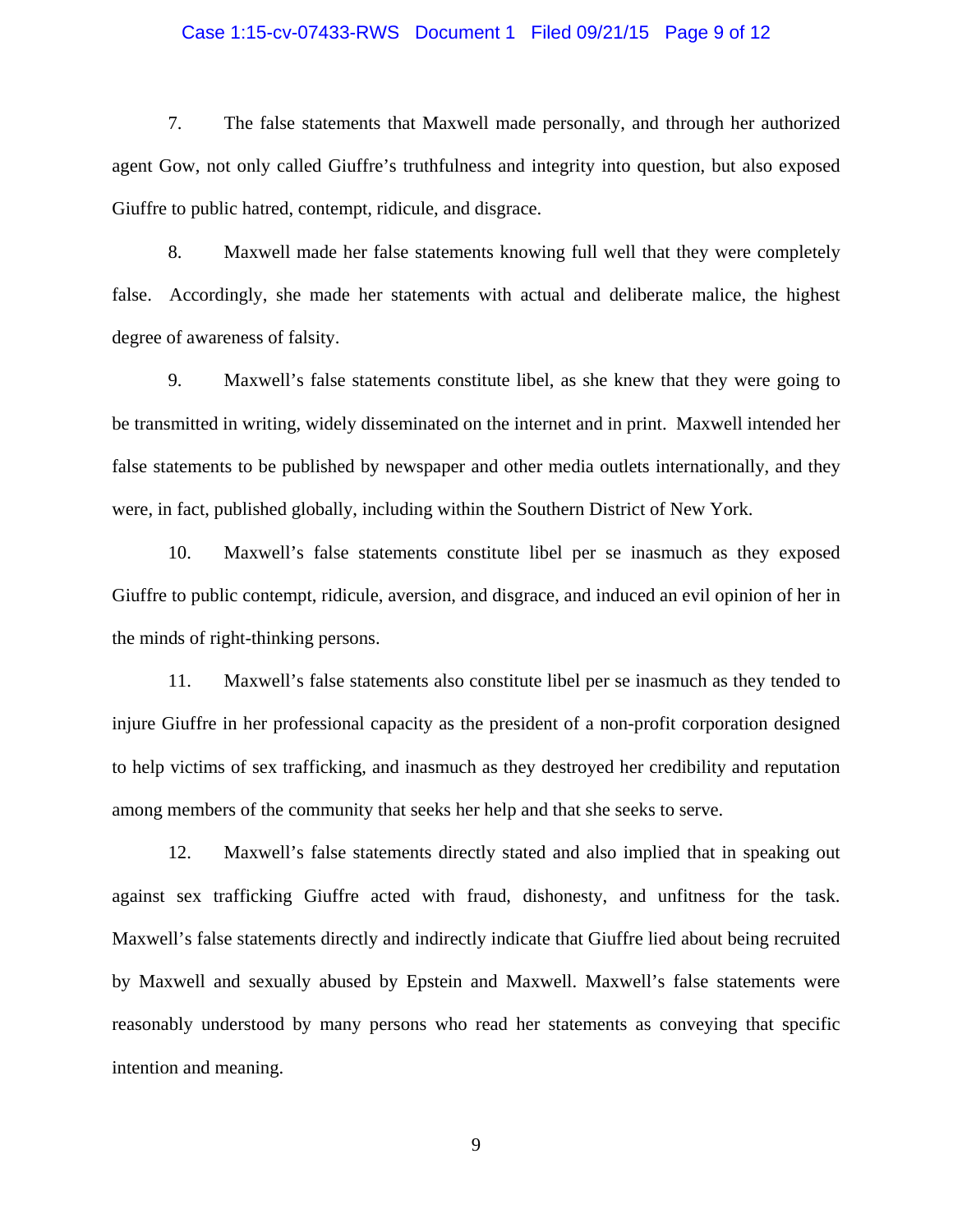#### Case 1:15-cv-07433-RWS Document 1 Filed 09/21/15 Page 10 of 12

13. Maxwell's false statements were reasonably understood by many persons who read those statements as making specific factual claims that Giuffre was lying about specific facts.

14. Maxwell specifically directed her false statements at Giuffre's true public description of factual events, and many persons who read Maxwell's statements reasonably understood that those statements referred directly to Giuffre's account of her life as a young teenager with Maxwell and Epstein.

15. Maxwell intended her false statements to be widely published and disseminated on television, through newspapers, by word of mouth and on the internet. As intended by Maxwell, her statements were published and disseminated around the world.

16. Maxwell coordinated her false statements with other media efforts made by Epstein and other powerful persons acting as Epstein's representatives and surrogates. Maxwell made and coordinated her statements in the Southern District of New York and elsewhere with the specific intent to amplify the defamatory effect those statements would have on Giuffre's reputation and credibility.

17. Maxwell made her false statements both directly and through agents who, with her general and specific authorization, adopted, distributed, and published the false statements on Maxwell's behalf. In addition, Maxwell and her authorized agents made false statements in reckless disregard of their truth or falsity and with malicious intent to destroy Giuffre's reputation and credibility; to prevent her from further disseminating her life story; and to cause persons hearing or reading Giuffre's descriptions of truthful facts to disbelieve her entirely. Maxwell made her false statements wantonly and with the specific intent to maliciously damage Giuffre's good name and reputation in a way that would destroy her efforts to administer her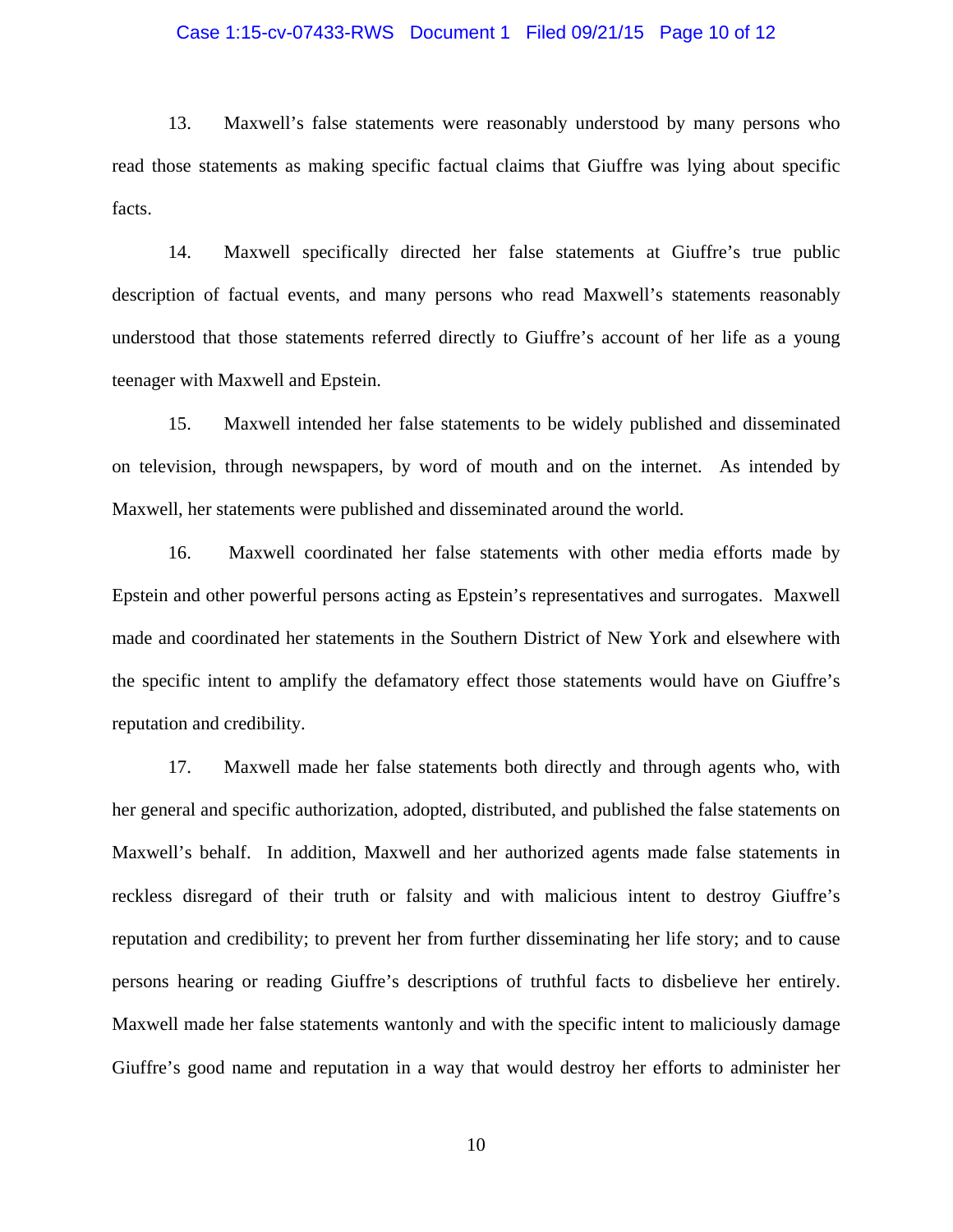#### Case 1:15-cv-07433-RWS Document 1 Filed 09/21/15 Page 11 of 12

non-profit foundation, or share her life story, and thereby help others who have suffered from sexual abuse.

18. As a result of Maxwell's campaign to spread false, discrediting and defamatory statements about Giuffre, Giuffre suffered substantial damages in an amount to be proven at trial.

19. Maxwell's false statements have caused, and continue to cause, Giuffre economic damage, psychological pain and suffering, mental anguish and emotional distress, and other direct and consequential damages and losses.

20. Maxwell's campaign to spread her false statements internationally was unusual and particularly egregious conduct. Maxwell sexually abused Giuffre and helped Epstein to sexually abuse Giuffre, and then, in order to avoid having these crimes discovered, Maxwell wantonly and maliciously set out to falsely accuse, defame, and discredit Giuffre. In so doing, Maxwell's efforts constituted a public wrong by deterring, damaging, and setting back Giuffre's efforts to help victims of sex trafficking. Accordingly, this is a case in which exemplary and punitive damages are appropriate.

21. Punitive and exemplary damages are necessary in this case to deter Maxwell and others from wantonly and maliciously using a campaign of lies to discredit Giuffre and other victims of sex trafficking.

#### **PRAYER FOR RELIEF**

WHEREFORE, Plaintiff Giuffre respectfully requests judgment against Defendant Maxwell, awarding compensatory, consequential, exemplary, and punitive damages in an amount to be determined at trial, but in excess of the \$75,000 jurisdictional requirement; costs of suit; attorneys' fees; and such other and further relief as the Court may deem just and proper.